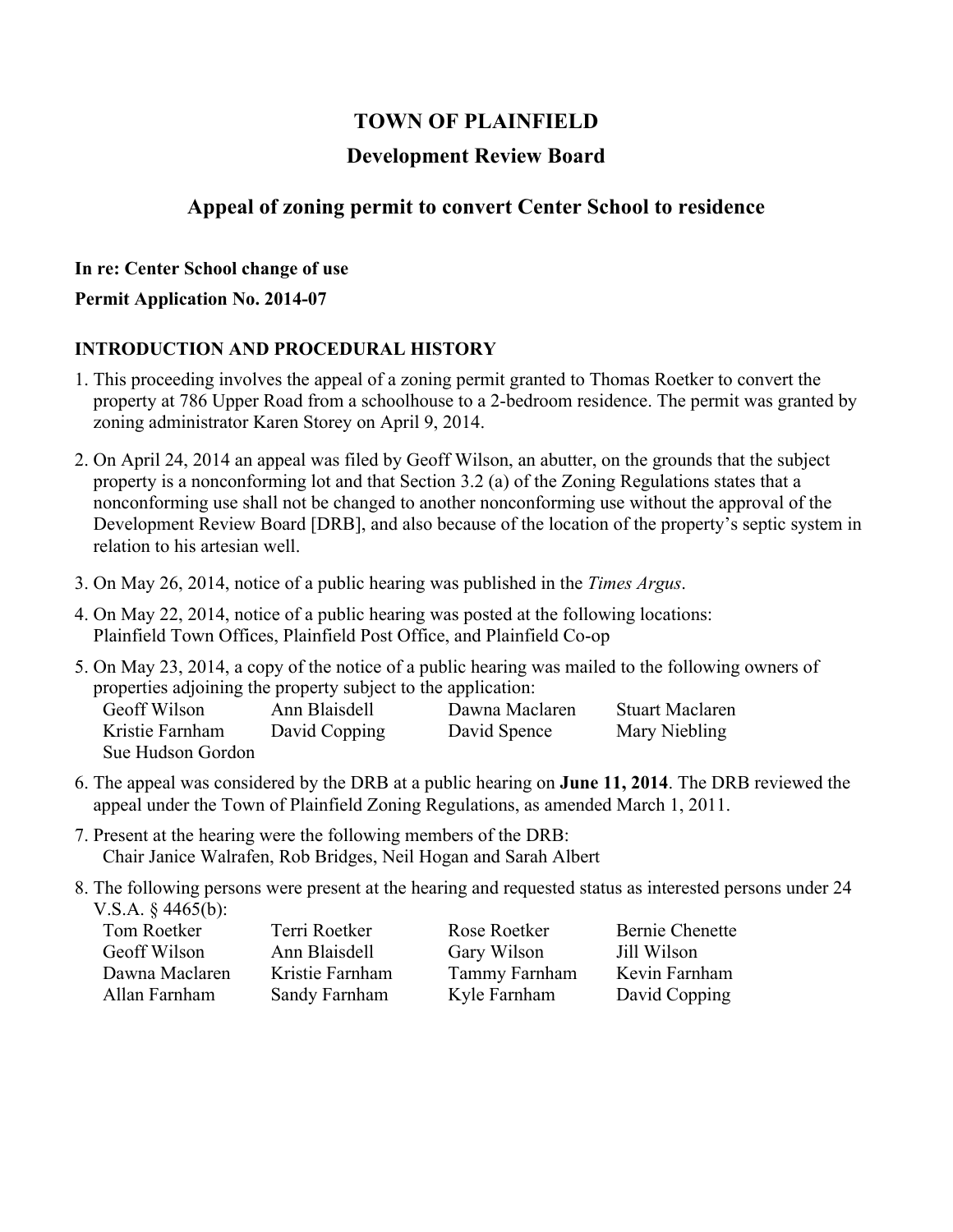### **FINDINGS**

Based on the application, testimony, exhibits, and other evidence the development review board makes the following findings:

- 1. The applicant, Thomas Roetker, was granted a permit for change of use from school to a 2-bedroom residence on April 9, 2014. The subject property is located at 786 Upper Road in the Town of Plainfield (tax map parcel no. 018-0786).
- 2. The property is located in the **Rural Residential** District as described on the Town of Plainfield Zoning Map and Section 4.3 of the Zoning Regulations. It is a .25 acre parcel, 92 by 122 feet in dimensions. The minimum lot size for a lot in this district without a connection to the town wastewater is 2 acres. Also, the lot does not meet the minimum depth requirement of 200 ft. so it is a nonconforming lot. However, its existence predates the adoption of zoning in Plainfield so it is considered an existing small lot under Section 3.3 of the Zoning Regulations, and as such it may be developed for purposes permitted in the district in which it is located, since it is larger than 1/8 acre and has a width and depth of over 40 feet.
- 3. The building on the lot is non-conforming because it does not meet the 50-foot setback requirement from the highway center-line, but it does meet the side and rear yard minimums for the Rural Residential district. The school had been used by the Twinfield School District and later the Montessori School for many years. An educational institution is a conditional use in the district; however, the use of the property as a school predated the adoption of zoning regulations in Plainfield and there is no conditional use permit on record..
- 4. The proposed use is a single family residence, which is a permitted use in this district. The zoning administrator required the applicant to obtain approval from the state wastewater division that the existing septic system was sufficient for the proposed residential use.
- 5. The septic system is under state jurisdiction and is not the purview of the DRB; while the town can require an applicant to provide a wastewater permit from the state, it is the state that determines a septic system's capacity and operation. However, the DRB heard testimony from several parties regarding the septic system on the subject property for the purpose of giving the neighbors a forum for discussion. (A more complete record of the comments can be seen in the minutes of this hearing but is not given here because the issue under consideration is the whether the zoning administrator acted properly in approving the change of use permit.) The appellant and another abutting neighbor reported odors over a number of years during the time the school was in use. The engineer present, Bernard Chenette, explained the calculations used to determine that a septic system used by a school with 20 students would be sufficient for a 2-bedroom residence.
- 6. Although it was not required because the state considered the septic system to be grandfathered, Mr. Roetker applied for and received a wastewater permit from the State. The wastewater permit WW-5- 6588 was issued by the Agency of Natural Resources, Drinking Water and Groundwater Protection Division. It is dated May 30, 2014 and signed by Dana Nagy, Assistant Regional Engineer in the Barre office. Mr. Nagy had conducted a site visit with Mr. Chenette. During the hearing, Mr. Chenette presented the wastewater plan he had drawn up and pointed out the isolation distances between the leach field and the neighboring properties.
- 7. ZA Storey explains her decision process for this application: this was an existing small lot because it was only .25 acres, but created prior to the adoption of zoning. Likewise, the building is non-conforming because it does not comply with setbacks, but was built before the adoption of zoning regulations. However, neither the former nor the proposed uses are nonconforming: educational institution is a conditional use; and a single-family residence is a permitted use. Therefore it is a change of a conforming use to a different conforming use.